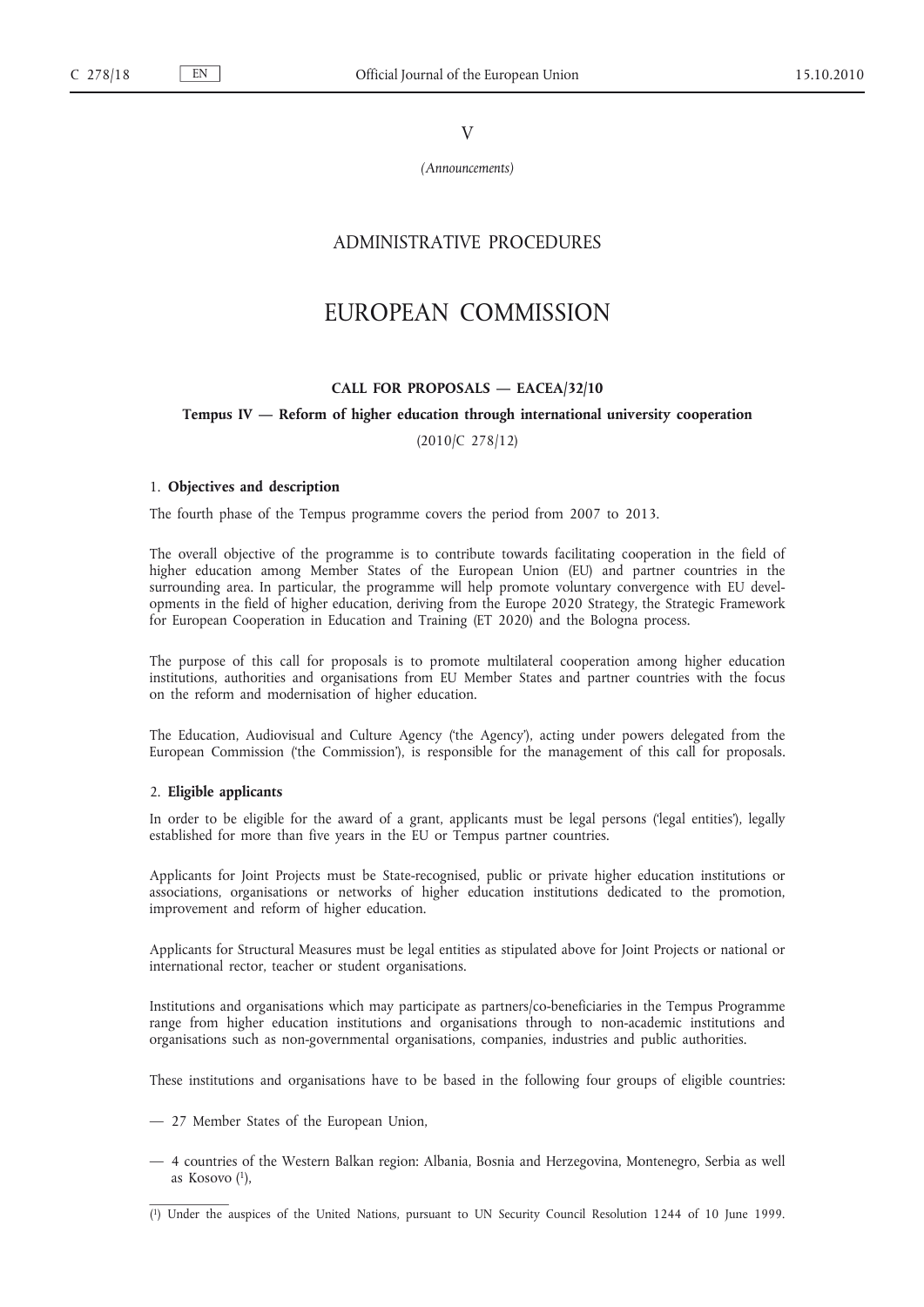- 17 countries in the Southern and Eastern neighbouring area of the European Union: Algeria, Egypt, Israel, Jordan, Lebanon, Libya, Morocco, the occupied Palestinian territory, Syria, Tunisia, Armenia, Azerbaijan, Belarus, Georgia, Moldova, the Russian Federation and Ukraine,
- 5 Central Asian Republics: Kazakhstan, Kyrgyzstan, Tajikistan, Turkmenistan and Uzbekistan.

### 3. **Eligible activities and duration**

The two principal instruments for cooperation through this Tempus call for proposals are:

- Joint Projects: projects with a 'bottom-up' approach aiming at modernisation and reform on an institutional (university) level. Joint Projects aim at transferring knowledge between universities, organisations and institutions from the EU and from the partner countries as well as between partner country entities as appropriate,
- Structural Measures: projects seeking to contribute to the development and reform of higher education systems in partner countries, as well as to enhance their quality and relevance and to increase their voluntary convergence with EU developments. Structural Measures will be interventions designed to support structural reform of higher education systems and the strategic framework development at national level.

Under this call, national and multi-country projects can be financed:

National projects must adhere to national priorities which are established in close dialogue between EU Delegations and the relevant authorities in the partner countries.

— For national projects, proposals must be submitted by groupings of institutions involving:

- at least three higher education institutions from a partner country (in the case of Montenegro and Kosovo, due to the small size of the higher education sector, one university will be sufficient),
- at least three higher education institutions from the EU, each from a different EU Member State.

Multi-country projects must comply with regional priorities which are based on the EU's policy for cooperation with the partner countries' regions as identified in its strategic documents concerning the neighbouring countries  $(1)$ , those for pre-accession to the EU  $(2)$  and those in Central Asia  $(3)$ . They are common to all partner countries within a specific region or they address a national priority which is common to each of the participating partner countries.

— For multi-country projects, proposals must be submitted by groupings of institutions involving:

- at least two higher education institutions, from each of the participating partner countries (minimum two partner countries) involved in the proposal (with the exception of Kosovo and Montenegro where the requirement is one higher education institution from each),
- at least three higher education institutions, each from a different EU Member State.

For Structural Measures, there is an additional condition: the Ministry/ies responsible for higher education in the partner country/ies must be involved as partner/s in a Structural Measures project.

The maximum duration of projects is 24 months or 36 months. The period of eligibility of costs is expected to start on 15 October 2011.

<sup>(</sup> 1) Regulation (EC) No 1638/2006 of the European Parliament and of the Council of 24 October 2006 laying down general provisions establishing a European Neighbourhood and Partnership Instrument; [http://ec.europa.eu/world/enp/](http://ec.europa.eu/world/enp/pdf/oj_l310_en.pdf) [pdf/oj\\_l310\\_en.pdf](http://ec.europa.eu/world/enp/pdf/oj_l310_en.pdf) European Neighbourhood and Partnership Instrument, ENPI Inter-regional Programme, Strategy and Indicative Programme 2007-2010; [http://ec.europa.eu/world/enp/pdf/country/enpi\\_](http://eur-lex.europa.eu/LexUriServ/site/en/oj/2006/l_210/l_21020060731en00820093.pdf) [interregional\\_en.pdf](http://eur-lex.europa.eu/LexUriServ/site/en/oj/2006/l_210/l_21020060731en00820093.pdf)

<sup>(</sup> 2) Council Regulation (EC) No 1085/2006 of 17 July 2006 establishing an Instrument for Pre-Accession Assistance (IPA); [http://eur-lex.europa.eu/LexUriServ/site/en/oj/2006/l\\_210/l\\_21020060731en00820093.pdf](http://eur-lex.europa.eu/LexUriServ/site/en/oj/2006/l_210/l_21020060731en00820093.pdf) Instrument for Pre-Accession Assistance (IPA), Multi-annual Indicative Planning Document (MIPD), 2008-2010, Multi-beneficiary; MIPD (2008-2010), reference C(2008) 3585 of 17 July 2008 [http://www.cc.cec/sg\\_vista/cgi](http://www.consilium.europa.eu/uedocs/cms_data/librairie/PDF/EU_CtrlAsia_EN-RU.pdf)

<sup>(</sup> 3) The EU and Central Asia: Strategy for a New Partnership; The Council of the EU, 31 May 2007, 10113/07 [http://](http://www.consilium.europa.eu/uedocs/cms_data/librairie/PDF/EU_CtrlAsia_EN-RU.pdf) [www.consilium.europa.eu/uedocs/cms\\_data/librairie/PDF/EU\\_CtrlAsia\\_EN-RU.pdf](http://www.consilium.europa.eu/uedocs/cms_data/librairie/PDF/EU_CtrlAsia_EN-RU.pdf)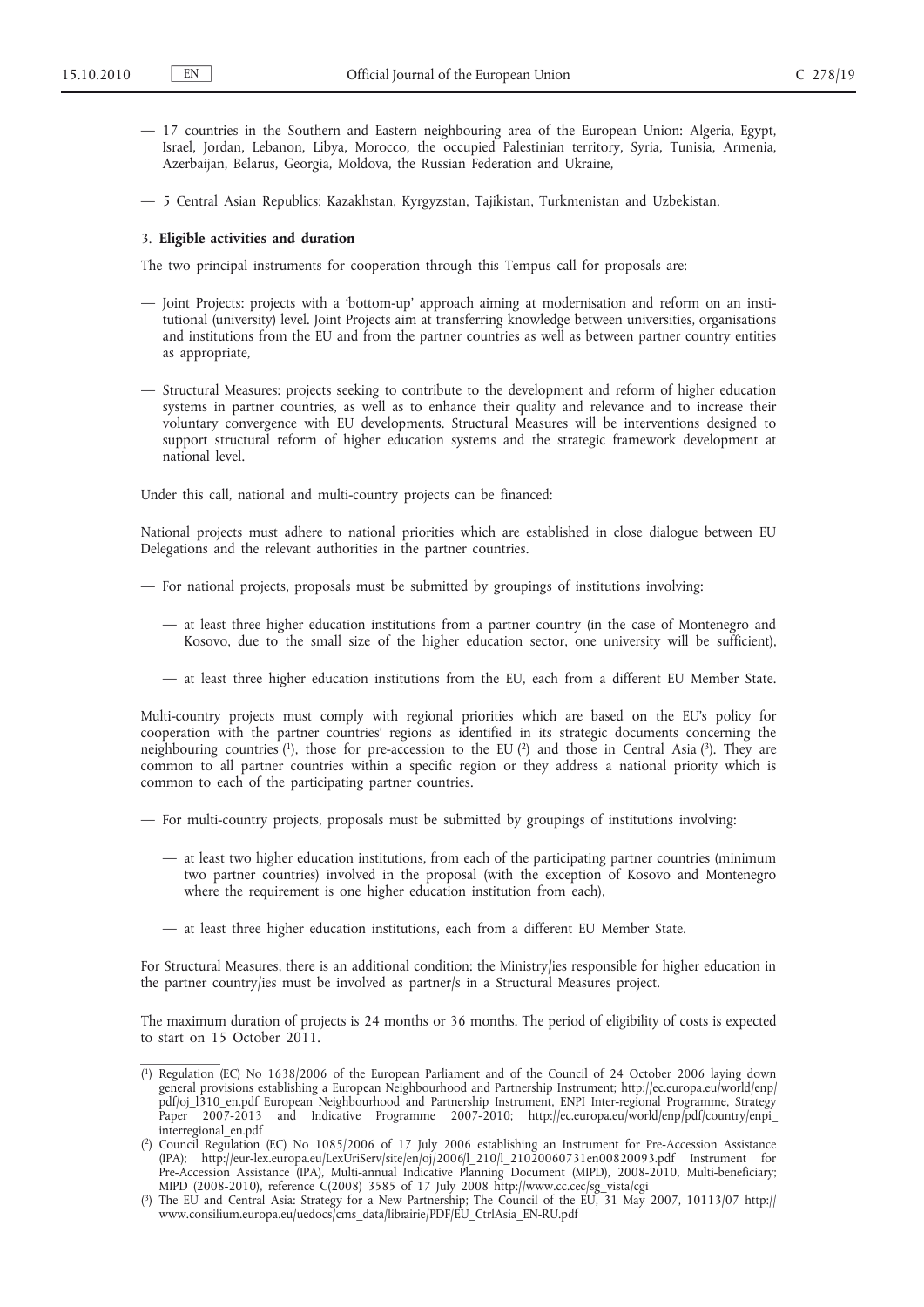### 4. **Award criteria**

Eligible applications for Joint Projects and Structural Measures will be assessed by external independent experts according to the following award criteria:

- the clarity and coherence of the project objectives; their relevance to the higher education reforms (the Europe 2020 Strategy, the Strategic Framework for European Cooperation in Education and Training (ET 2020) and the Bologna process) in the institution or system of the partner country and a clear link to how the project will have an impact on these reforms (25 % of the total score),
- the quality of the partnership: skills, recognised expertise and competences required to carry out all aspects of the work programme, suitable distribution of tasks, effective communication and cooperation (20 % of the total score),
- the quality of the project's contents and applied methodology including, amongst others, appropriateness of project outcomes and related activities in consistency with the project aim and specific objectives, demonstrated logical and sound planning capacity (logical framework matrix and work plan), anticipated quality control, monitoring and management of the project (indicators and benchmarks) (25 % of the total score),
- the sustainability or lasting impact of the project on the institutions, target groups and/or higher education system, including dissemination and exploitation of activities and project results (15 % of the total score),
- the budget and cost-effectiveness, including staff planning respecting the daily salary rates, appropriate equipment purchase, efficient use of mobility periods, fair distribution of the budget, feasibility of the action with the defined budget (15 % of the total score).

#### 5. **Budget and grant amounts**

The indicative budget earmarked for the co-financing of projects under this call amounts to EUR 48,7 million.

The financial contribution from the European Union cannot exceed 90 % of the total eligible costs. A co-financing of a minimum of 10 % of the total eligible cost is needed.

The minimum grant for both Joint Projects and Structural Measures will be EUR 500 000. The maximum grant will amount to EUR 1 500 000. For national projects in Kosovo and Montenegro the minimum grant for both project types is set at EUR 300 000.

#### 6. **Submission of proposals and deadline**

Grant applications must be drawn up in English, French or German using the eForm specifically designed for this purpose, which will be available on the website of the Agency: <http://eacea.ec.europa.eu/tempus>

The duly completed electronic applications forms for Joint Projects and Structural Measures must be sent no later than 15 February 2011, 12.00 Brussels time (CET).

This online submission is considered to be the master copy. However, in order to provide safeguards for both applicants and for the Agency, and in order to submit additional required information, a complete paper copy of the submitted eForm together with additional documents (see Application Guidelines) must be sent by post to the Agency by 15 February 2011 (date of postmark) to the following address:

Education, Audiovisual and Culture Executive Agency Tempus & Bilateral Cooperation with Industrialised Countries Call for Proposals EACEA/32/10 Office: BOUR 2/17 Avenue du Bourget 1 1140 Bruxelles/Brussel BELGIQUE/BELGIË

Applications sent by fax or e-mail will not be accepted.